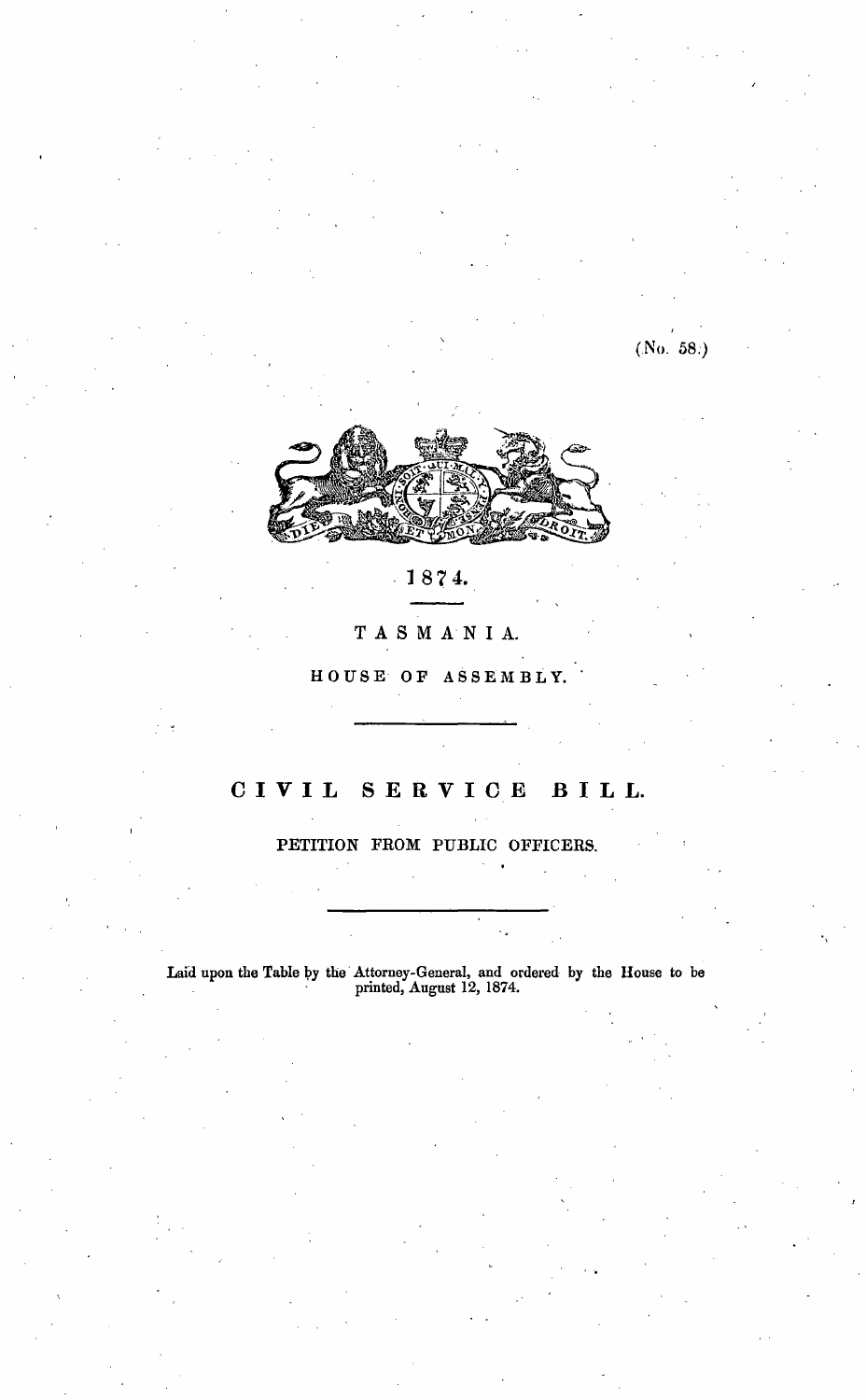

*To His Excellency the .Administrator of the Government of Tasmania in Council.* 

The Petition of the Civil Servants of the Government of Tasmania.

#### SH0WETH:

THAT in all the Australian Colonies, and in New Zealand, there exists provision, in the form of Civil or Public Service Acts, for the regulation of the Servants of the Government.

That no such provision is made for the regulation of the Civil Service of Tasmania.

. They therefore pray that Your Excellency will be pleased to cause a Bill to be initiated and brought under the consideration of Parliament during the ensuing Session, having for its object the organisation, on a sure basis, of the Civil Service of Tasmania.

**And your** Excellency's Petitioners **will,** as in duty bound, pray, &c.

John Whitefoord, (though not personally interested in such a measure), Recorder, Launceston, Senior Officer, 1833.

Hugh M. Hull, (not personally interested), Clerk of House of Assembly, second , in seniority, 1834.

**V.** Midwood, Supreme Court, 1835.

Jno. Rothwell, Deputy-Sheriff, 1836.

George Boyes, Chief Clerk, Audit Office, 1836.

**J.** Forster, Sheriff, and Inspector of Police, 1841.

Edwd. Boyes, Acting Collector Customs, Launceston, 1839.

Hopton Scott, Audit Office, 1839.

Fredk. Windsor, Lands and Works, Chief Draftsman, 1840.

Wm. H. Windsor, Assistant Colonial Treasurer, 1840.<br>W. Lovett, Auditor, 1841.

Thos. **T.** Watt, Collector of Customs, ] 841.

**L.** Reynolds, Bench Clerk and Registrar Court of Requests, Hobart, 1841.

Edwd. Midwood, Information Clerk, Police Office, Hobart Town, 1841.

**R.** Newman, Colonial Secretary's Office, 1841 . **William** Windeatt, Postmaster, Launceston, 1841.

**W.** Tarleton, Police Magistrate, &c., Hobart Town, 1842.

**J. W.** Campbell, H. M. Customs, 1843.

H. J. Hull, Deputy Commissioner Lands, 1847.

H. E. Smith, Chief Clerk, Colonial Secretary's Office, 1848.

**J.** O'Boyle, Colonial Secretary's Office, 1852.

**G. W.** Fletcher, Treasury, 1852.

**H.** Boyes, Post Office, 1853. **1989** 

A. C. Douglas, Secretary to Post Office, 1853.

Thomas Elmslie Hewitt, Chief Clerk, Customs, Hobart Town, 1853. George F. Huston, Surgeon-Superintendent, Hospital Insane, 1855. Thos. H. Magrath, Chief Clerk, Post Office, 1853.

Chas. Kent, H. M. Customs, 1853.

J. R; Bateman, ditto, 1854.

G. Smith, Deputy-Sheriff, Launceston, 1854.

**C.R.** Smales, New Norfolk Asylum, 1853.

**B.** Travers Solly, Assistant Colonial Secretary, 1855.

A. Jones, Governor of Gaol, &c., Launceston, 1855.

H. Stops, Attorney-General's Office, 1855.

C. **H.** Huxtable, Colonial Storekeeper, 1856.

Albert Reid, Lands and Works Office, 1856.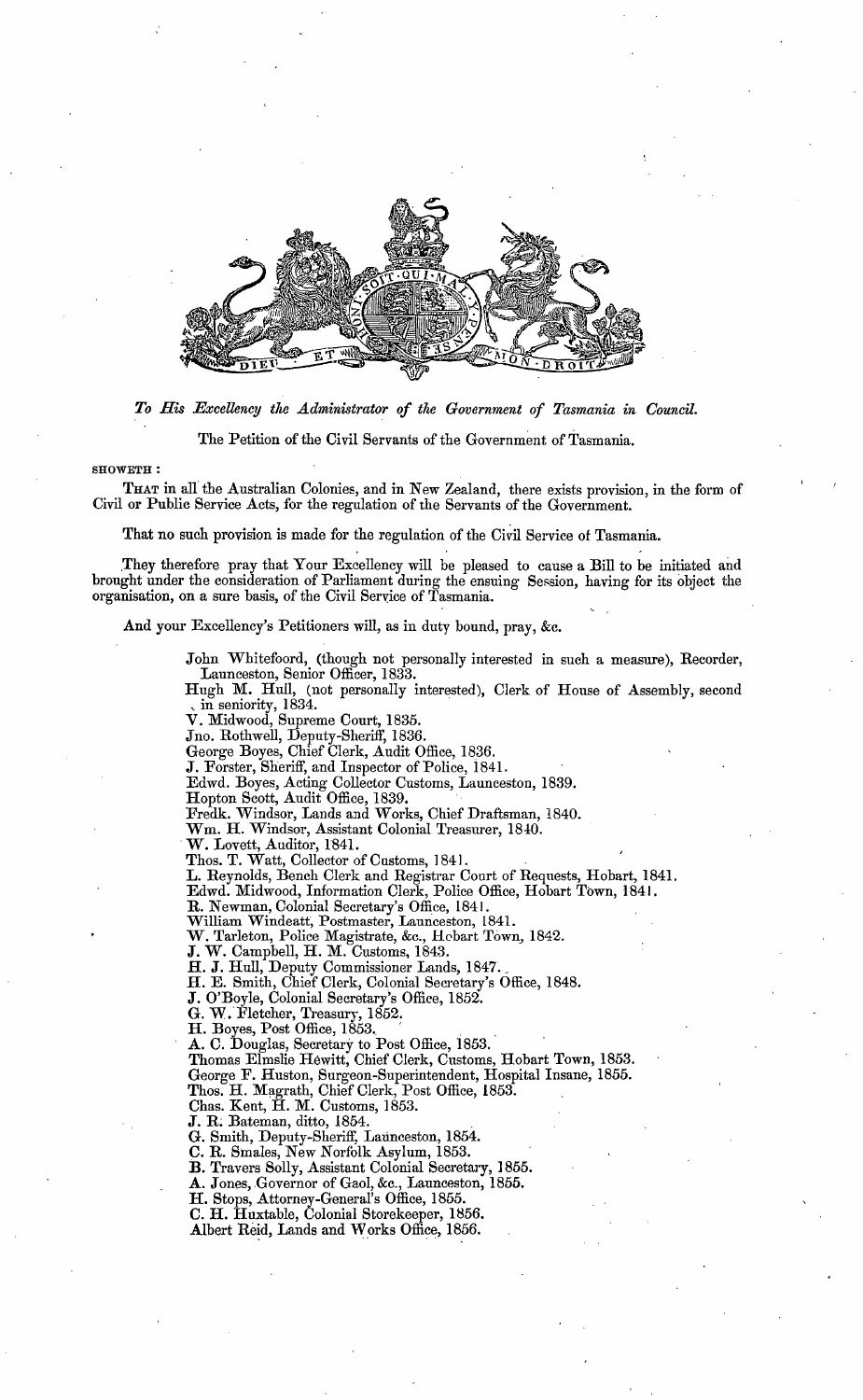T. Stephens, Chief Inspector of Schools, 1857. Alexander Reid, Treasury, 1858.<br>W. R. Honey, Audit Office, 1859. George F. Lovett, Lands and Works Office, 1859. F. A. Packer, Electric Telegraph, Chief Clerk, &c., 1859. C. Spotswood, Police Office, 1858. T. S. Chitty, Electric Telegraph, 1859. Thomas Prosser, Sheriff's Department, 1860. R. C. Gunn, Deputy Commissioner Crown Lands, &c., 1860. Will. Hunt, Post Office, 1861. F: J. Boothman, Lands and Works, 1861.. Geo. Richardson, Education Office, 1861. C. F. B. C. Hardinge, H. M. Customs, 1862. John Kirk, Telegraph Office, 1862. Philip S. Seager, Supreme Court, 1863. George Mewburn, Registrar of Deeds Office, 1854. P. Weetman, Post Office, 1872. **H.** Smart, ditto, 1873. **1~.** Smith, ditto. Edmund Gunn, Lands Titles, 1870.· G C. D. Smart, Telegraph Department, 1872. **R. Baird, ditto, 1872. 1986** Robert Gibton, Police Department, 1866. , **:R. W.** Lord, Railway Department, Secretary ·and Manager, '1872. Aubrey Weedon, ditto, Cashier, 1872. **J. W.** Israel, Railway Department, 1872. Robt. M. Johnston, ditto, 1872. William Douglas, ditto, Station Master, 1'872. Fredk. Ferguson, Railway Department, 1872. John Tidy, ditfo, 1872. W. E. Batchelor, ditto, 1872. A. H. Boyd, Superintendent, Cascades, 1871. **A. W.** Storie, Post Office, ] 869. *L.* R. Huxtable, ditto, 1868. **0.** Lord, ditto. **H. L.** D'Emden, ditto. · **H. V.** Bayly, ditto, 1869. Arthur F. Lovett, Treasury, 1869. **J.** Bennison, ·ditto, 1869. **W.** Benson, ditto, 1873. C. Ernest Downing, A.A., Education Office, 1872. Edwd. R. Roe, ditto, 1872. Arthur H. Packer, Telegraph Office, 1873. **W.** Hallam, ditto. T. W. F. Marsden, ditto. James Chisholm, Master Gunner, 1865. Hugh Hull, Office of Stores, 1867. James Morris, ditto, 1870. **J.** Hamer; ditto. **J** as. **0.** Burgess, Legislative Council Office, **J** 873. **J.** G. Lindley, Assistant Librarian, 1874. , **J.** Compton Penny, Inspector of Sheep Office, 1870. · William Smith, Lands and Works Office, 1863. John C. Kelch, Draftsman, ditto, 1864. Louis Henn, Lithographer, ditto, 1860. R. C. Eckford, ditto, 1872.  $E. J.$  Abbott, Sheriff's Office, 1866. F. J. P. Norman, Police Department, Inspector's Office, 1866. Jno. Withrington, Superintendent Brickfields, 1859. A. O. Norman, Solicitor-General's Office, 1873. Statistician, 1857. G. B. Penny, Queen's Asylum, 1864.<br>George Turnley, Surgeon-Superintendent, General Hospital, Hobart Town, 1860.

Sandford Scott, Superintendent Queen's Asylum, New Town, 1834.

**E. A.** Norman, ditto, 1869.

E. C. Nowell, Clerk Executive Council, Clerk Legislative Council, and Government

C. Seager, House Steward, General Hospital, 1860.

J. H. Innes, Bonding Warehouse-keeper, Hobart Town, 1865.

M. C. Coverdale, Customs Department, 1866.